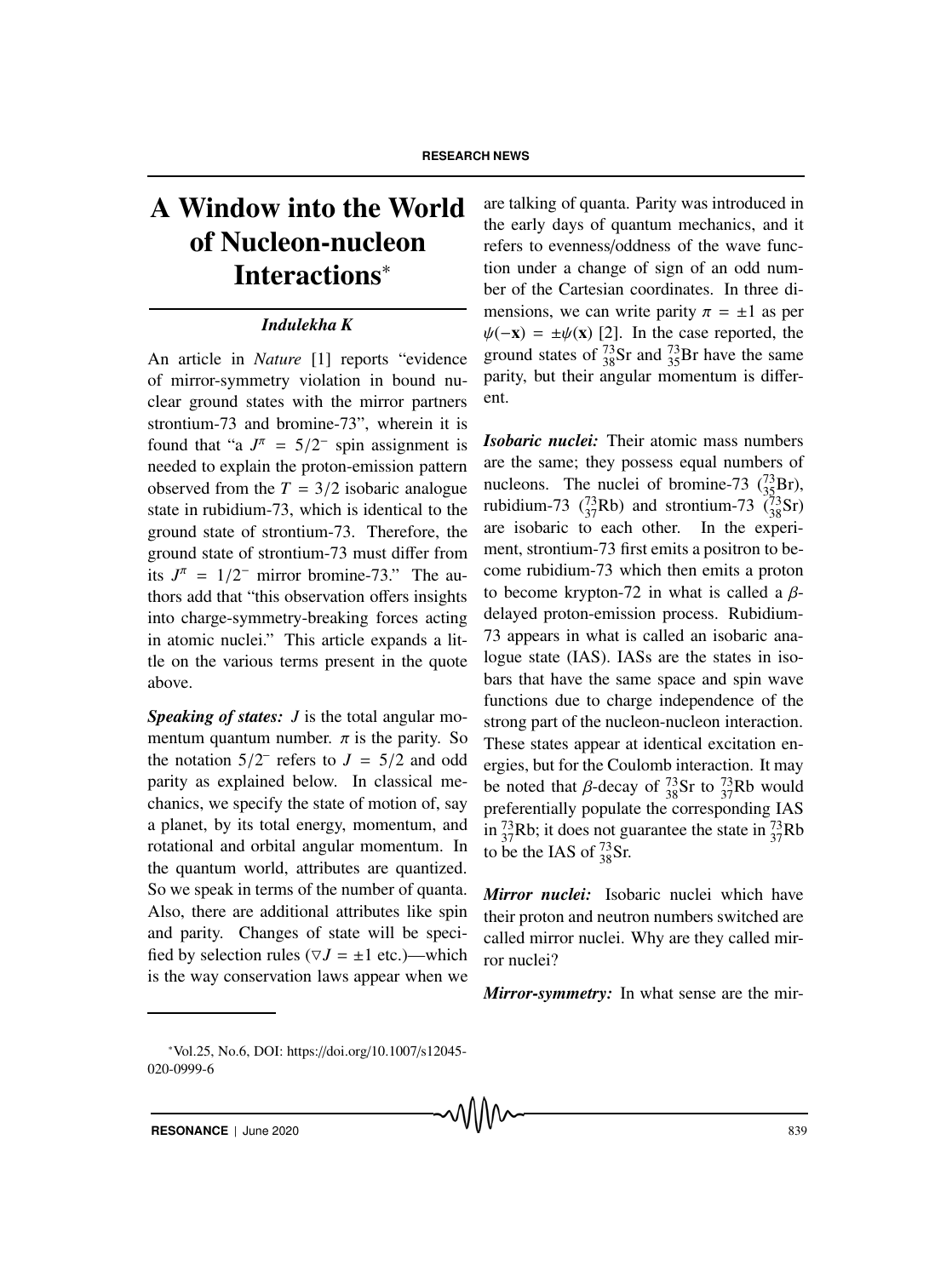#### **RESEARCH NEWS**

ror nuclei mirroring each other? To understand that take a top and set it to twirl—in front of a mirror (not *on* it!). The coordinate perpendicular to the surface of the mirror is sign-reversed in the image. Also, using the right-hand rule, it may be seen that the direction of the rotational angular momentum of the reflection is flipped with respect to that of the actual top, i.e., up becomes down/vice versa. It was noticed via experimental results and their analysis that, at the atomic and particle level, there exists a quantized degree of freedom called spin (key names for googling—Stern and Gerlach, Uhlenbeck and Goudsmidt). The wave function for the electron, for example, is not a function of just  $(x, y, z, t)$  but of  $(x, y, z, t, \zeta)$ , where the variable ζ takes on only one of two values–up/down. In the case of nucleons too, there are just two possibilities—proton/neutron. Hence the same formalism as for electrons may be used and [1] "Analogously to electrons in atoms exhibiting spin symmetries, it is possible to consider neutrons and protons in the atomic nucleus as projections of a single fermion with an isobaric spin (isospin) of  $t = 1/2$ ". In the internal isospin space, a nucleon with isospin projection  $t_3 = \pm 1/2$  is the proton/neutron, like in spin space, an electron with  $s_z = \pm \frac{1}{2}$ is the up/down electron. Spin behaves like a vector, and can thus be expressed in terms of three components. The operators for the electron spin and its components  $(S, S_x, S_y, S_z)$ have the same algebra as that of angular momentum and its components  $(J, J_x, J_y, J_z)$  (the product is anticommutative and the algebra is what is called a Lie algebra as opposed to say real algebra where the product is commutative) (key names for googling—Wolfgang Pauli, Paul Dirac). Similar considerations

work for the operators for the total isospin *T* and its components  $(T, T_1, T_2, T_3)$  too (key names for googling—Werner Heisenberg, Eugene Wigner). Isospin is like spin in that their operators obey the same algebra. The difference between them is that, unlike spin, isospin is a dimensionless quantity. Recalling the twirling top and its image, an electron with an up spin can be *looked at* as the mirror image of an electron with a down spin ( $s<sub>z</sub>$ ) is sign reversed). (Looked at rather than *considered* because we are talking about a quantum mechanical attribute that is internal to the particle; and it has no connection with spatial coordinates or linear momentum the way angular momentum has). In like fashion, neutrons and protons may be looked at as mirror images of each other in isospin space (*t*<sup>3</sup> is sign reversed). And that explains the terminology 'mirror nuclei'. Since neutron and proton scattering experiments suggest that the interaction forces between nucleons seem to be identical except for the difference in electric charge, mass and magnetic moment between the *n* and the *p*, nucleonic forces are said to have charge-symmetry aka mirror-symmetry.

*Symmetries and conservation laws:* One of the cornerstones of physics is Noether's theorem (key name for googling—Emmy Noether). The theorem states that symmetries of a physical system manifest themselves in experiments as conservation laws. Thus [1], "Conservation laws are deeply related to any symmetry present in a physical system. Every nuclear state is thus characterized by a total isobaric spin *T* and a projection  $T_z$ —two quantities that are largely conserved in nuclear reactions and decays. A mirror symmetry emerges from this isobaric-spin formalism: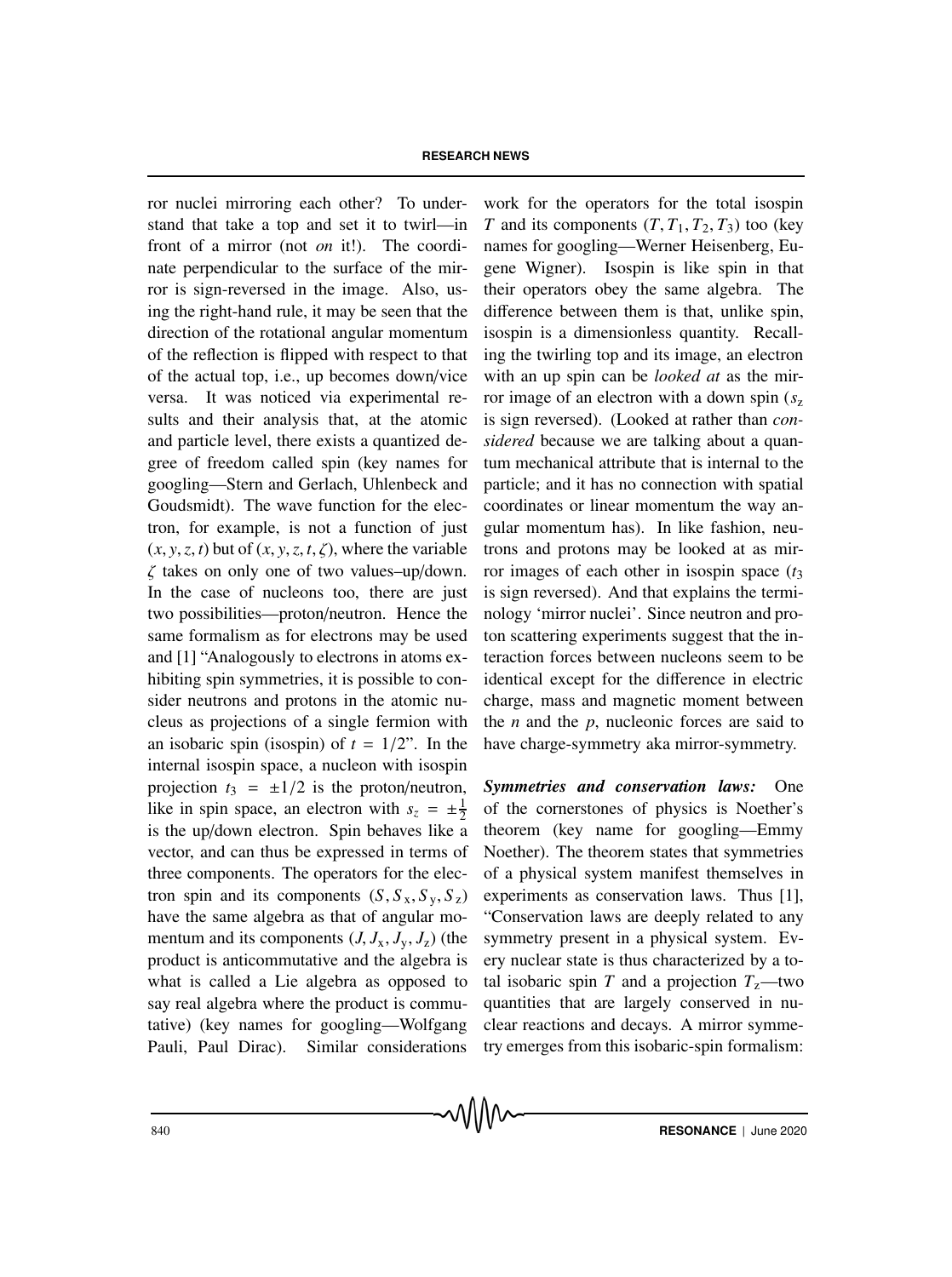#### **RESEARCH NEWS**

nuclei with exchanged numbers of neutrons and protons, known as mirror nuclei, should have an identical set of states, including their ground state, labelled by their total angular momentum *J* and parity  $\pi$ ." Since isospin is observed to be a conserved quantity, the isobaric spin need not enter into the specification of the ground state (which has total energy zero) for mirror nuclei.

*The experiment:* The scientists were working with  $^{73}$ Sr. They were looking to study  $^{73}$ Rb, which is extremely short-lived. Their concerns were originally from astronomy—they were looking to see whether  $^{73}$ Rb might be involved in the large energy emission happening in what are called Type I X-ray outbursts.  $^{73}$ Rb is close to the proton drip line. Neutron/proton rich nuclei close to nuclear drip lines, beyond which *n*/*p* (whichever highly outnumbers the other compared to their relative numbers in the stable isotopes) starts practically dripping out of the nucleus, are formed/drive evolution in various astrophysical scenarios. An implantation detector with silicon detection plates was used. A beam of nuclei that includes 73Sr is shot at the detector. Nuclei, as they move into the detector, are identified. The ions get implanted in the detector. The locations of the  $^{73}$ Sr nuclei that get implanted may be ascertained.  $^{73}$ Sr will decay into  $^{73}Rb*(IAS)$  by the emission of a positron. The positron will annihilate with an electron, emitting two gamma rays which have energies not too far from the energy equivalent of the electron mass. They come out in practically opposite directions to conserve linear momentum. The gamma rays are detected by gammaray counters which surround the implantation detector. 73Rb is very proton-rich and very unstable (stable isotopes of bromine, rubidium and strontium have mass numbers that lie between 79 and 88). It decays soon by emitting a proton.

The half-life of strontium-73 is determined by noting and analysing the times from implantation till the gamma ray detection. The emitted proton (identified by time coincidence with the gamma ray detection), and its energy is determined.

Positron and proton energies were determined for all the 427 identified  $^{73}$ Sr implantations. The plots, for the number of proton detections versus energy and the number of gamma-ray detections versus energy, showed two peaks. Thus two channels were inferred for the  $\beta$ delayed proton-emission events starting with  $^{73}$ Sr. Theoretical modelling was done, treating the  $^{73}Rb*(IAS)$  as a deformed core (krypton-72) plus a valence proton. It was found that [1] "a  $J^{\pi} = 5/2^-$  spin assignment is needed to explain the proton-emission pattern observed from the  $T = 3/2$  isobaric analogue state in rubidium-73, which is identical to the ground state of strontium-73."

*Symmetries, the Hamiltonian and the energy states:* A square has certain symmetries; if it is held down at the centre and rotated in its plane by 90/180/270/360 degrees it looks the same; likewise on reflection about the diagonals / the perpendicular bisectors of the sides. Physical systems can also have symmetries. For example, the behaviour of a simple harmonic oscillator (SHO) does not change if, with other factors remaining the same, the position of the oscillator is shifted. The Hamiltonian for the SHO reflects this symmetry.  $H(x, y, z, t) = \frac{1}{2}\mathbf{p}^2/m + \frac{1}{2}k\mathbf{d}^2$  is unchanged if